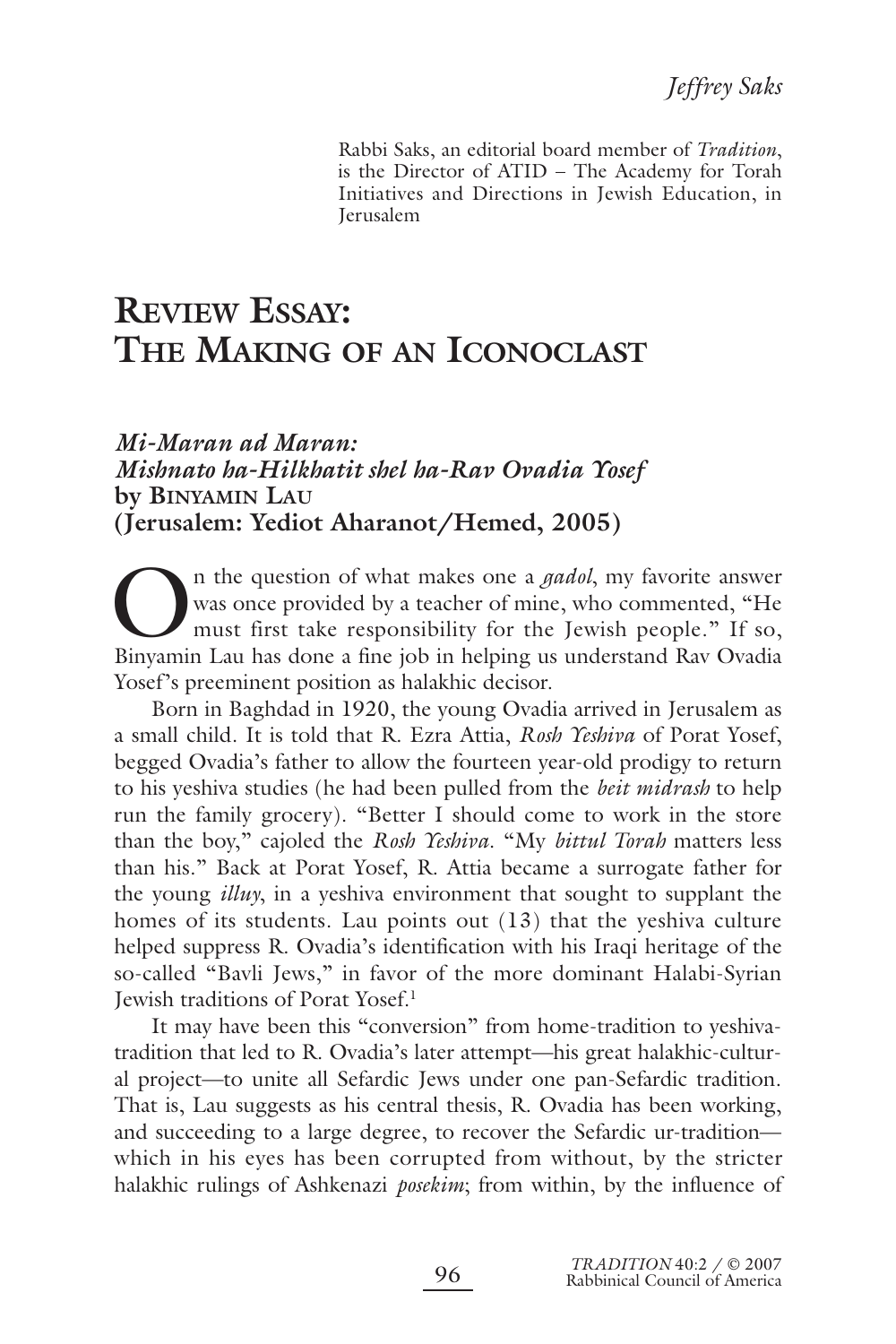### *Jeffrey Saks*

kabbala on Sefardic practice and *pesak*; and overall, by deviating from the rulings of R. Yosef Karo. Objectively, we may ask if he has been attempting to recover something, or construct it in the first place? Insofar as there was never only one, united tradition of *pesak* amongst Sefardim (or Ashkenazim, for that matter), R. Ovadia's campaign may be more innovative than restorative.

Remarkably, R. Ovadia began this battle at the age of seventeen, when R. Attia sent him to teach a daily halakha class in a Persian-Jewish Jerusalem synagogue based on the popular *Ben Ish Hai* of the revered R. Yosef Hayyim (1835-1909), rabbi of Baghdad, among the greatest modern *posekim* of the Sephardic community, acknowledged in the same way the *Mishna Brura* is in the Ashkenazic community. However, "Yosef could no longer control himself" (Gen. 45:1). The *Ben Ish Hai*, because he occasionally rules against R. Yosef Karo's *Shulhan Arukh*, was guilty of being one of those corrupters of the pure Sefardic tradition (29-31). The laypeople and senior rabbis revolted against young Ovadia's critique of the *Ben Ish Hai*, but R. Attia supported the young teacher, whose iconoclasm has grown ever since.

His goal is nothing short of a Sefardic renaissance, reuniting Jews of disparate communities—Syrians, Iraqis, Morrocans, Tunisians, etc.—in a shared *Mizrahi* culture, embodied by the sixteenth century's R. Yosef Karo. Thus, Lau's title, "From *Maran* [R. Yosef Karo] to *Maran* [R. Ovadia Yosef]." This is the true meaning and aspiration of R. Ovadia's motto and Shas's perennial campaign slogan: "*le-hahzir ha-atara le-yoshna*" (to return the crown to the glory of old). On the simplest level, this is the restoration of the authentic, unified Sefardic tradition mentioned above. On a deeper level, it is an attempt to counter the historical Ashkenazi hegemony in all realms—halakhic, cultural, and with the establishment of Shas, political. There is a paradox here: In his attempt to battle the Ashkenazi establishment, he is a pluralist, arguing for the integrity of each group and legitimating everyone following his own traditions of practice and *pesak* (perhaps because in this he is coming from the weaker bargaining position).2 However, when faced with the myriad divergent traditions and local customs within the larger Sefardic community, he argues for unity over ethnicity. In this regard, R. Ovadia's edition of the prayerbook may be his most influential work. Today, there is hardly a Sefardi synagogue in the world that doesn't use his *siddur* and by default follow his rulings on prayer  $(85, 119-20)$ .<sup>3</sup> Nevertheless, the attempt to create a pan-Sefardic "melting pot" has sometimes met with resistance from Sefardic rabbis interested in preserving local traditions (373-75).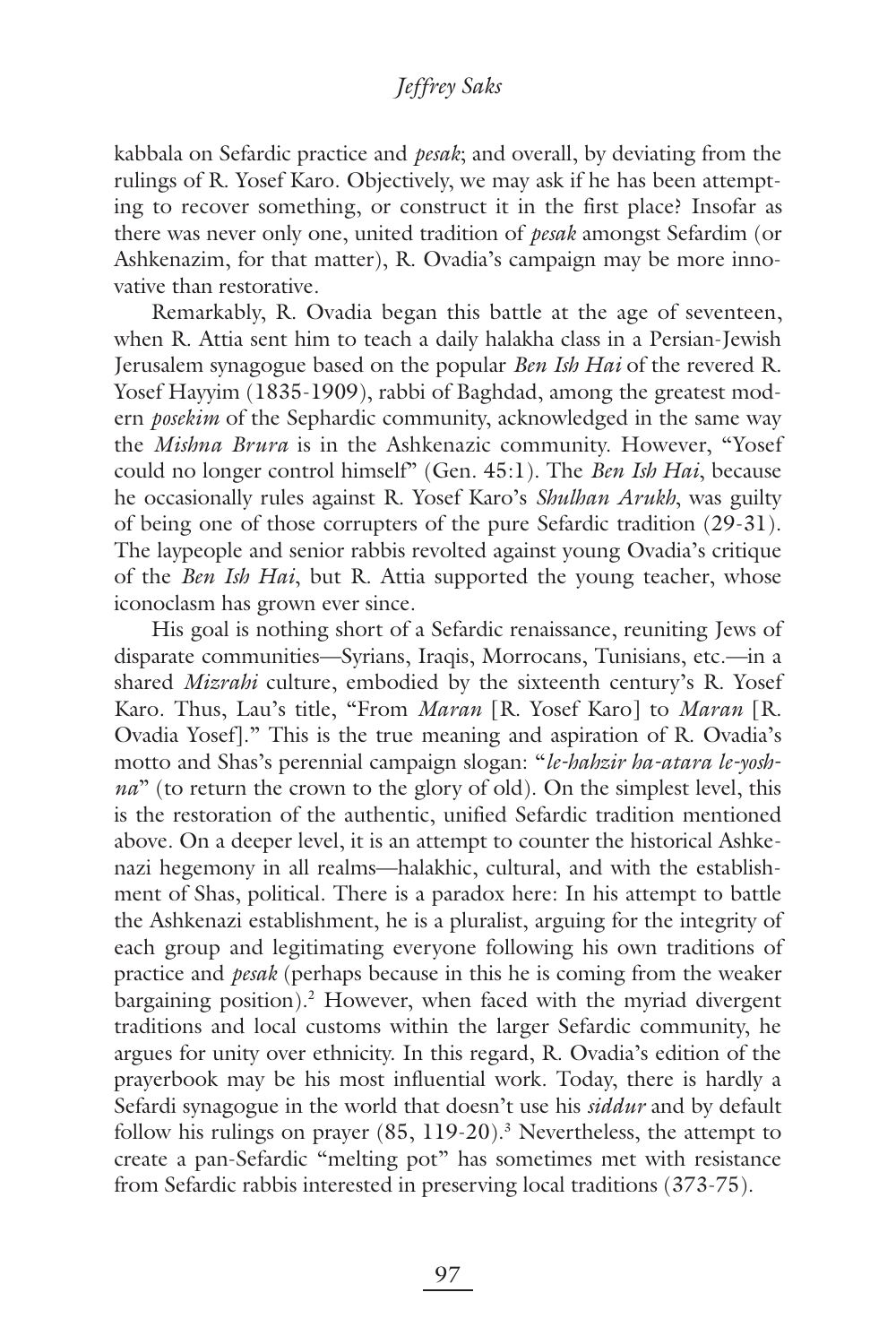#### *TRADITION*

R. Ovadia's boldness, already evident in his youth, has generally served him well (except when it has not and controversy ensues). Lau analyzes the most famous examples, especially from R. Ovadia's tenure as *Rishon le-Tsiyyon* (1973-83), such as "freeing" the over 900 *agunot* of missing and presumed dead soldiers following the Yom Kippur War; recognizing the Jewishness of *Beta Yisrael* (Ethiopian Jews), thus paving the way for the State to begin its mass *aliya* operations; and his general inclination against stringency for its own sake (129-30). Yet, iconoclasm comes with a price. For much of his time as Chief Rabbi, R. Ovadia was not on speaking terms with his Ashkenazi counterpart, R. Shlomo Goren (102-03) and Lau isn't shy about mentioning other rabbis—Ashkenazim and Sefardim—with whom R. Ovadia locks horns.

R. Ovadia is also unique amongst Sefardic *posekim* in rejecting the influence or rulings of *kabbalat ha-Ari* whenever in conflict with R. Yosef Karo. His counterparts—going back to the eighteenth century and *Hida*—usually saw Ari as the greater authority (see the interesting chapters in Part 4, ch.1 on the *Zohar* and ch. 2 on Lurianic kabbala). Although well-versed in kabbala, often utilizing mystical thought in his public sermons, he rejects the infusion of kabbala into *pesak halakha* as a form of *kil'ayim* (forbidden mixture), in this aligning himself with the general Ashkenazi orientation—indeed, citing *Hatam Sofer* as his source (292). R. Ovadia's successor as *Rishon le-Tsiyyon*, R. Mordekhai Eliyahu, famously opposes him for this position, among other disagreements between them.4

While meticulously researched and generally well written, the book occasionally lacks a global meta-analysis that would show the reader how this outstandingly bold and brilliant *posek* is lead by the same underlying principles in his other role—as a crafty political player. Since the entry of Shas, a frequent coalition partner, onto the political scene in 1984, R. Ovadia's influence has come to mean other things for most of the Israeli public. Lau states at the beginning (13) that since the masses already know (and misunderstand) him only through his public role, the book largely ignores that and focuses on R. Ovadia as an *Ish ha-Halakha*. While a prudent research method (it was obviously necessary in establishing parameters for the doctoral dissertation on which the book is based), there are instances where these roles cannot be so neatly bifurcated. The most obvious example, and the most noticeable by its virtual absence, is R. Ovadia's lenient position on surrendering land for peace—or more accurately, land for lives—ruling that, in principle, territorial compromise is allowed should it lead to the saving of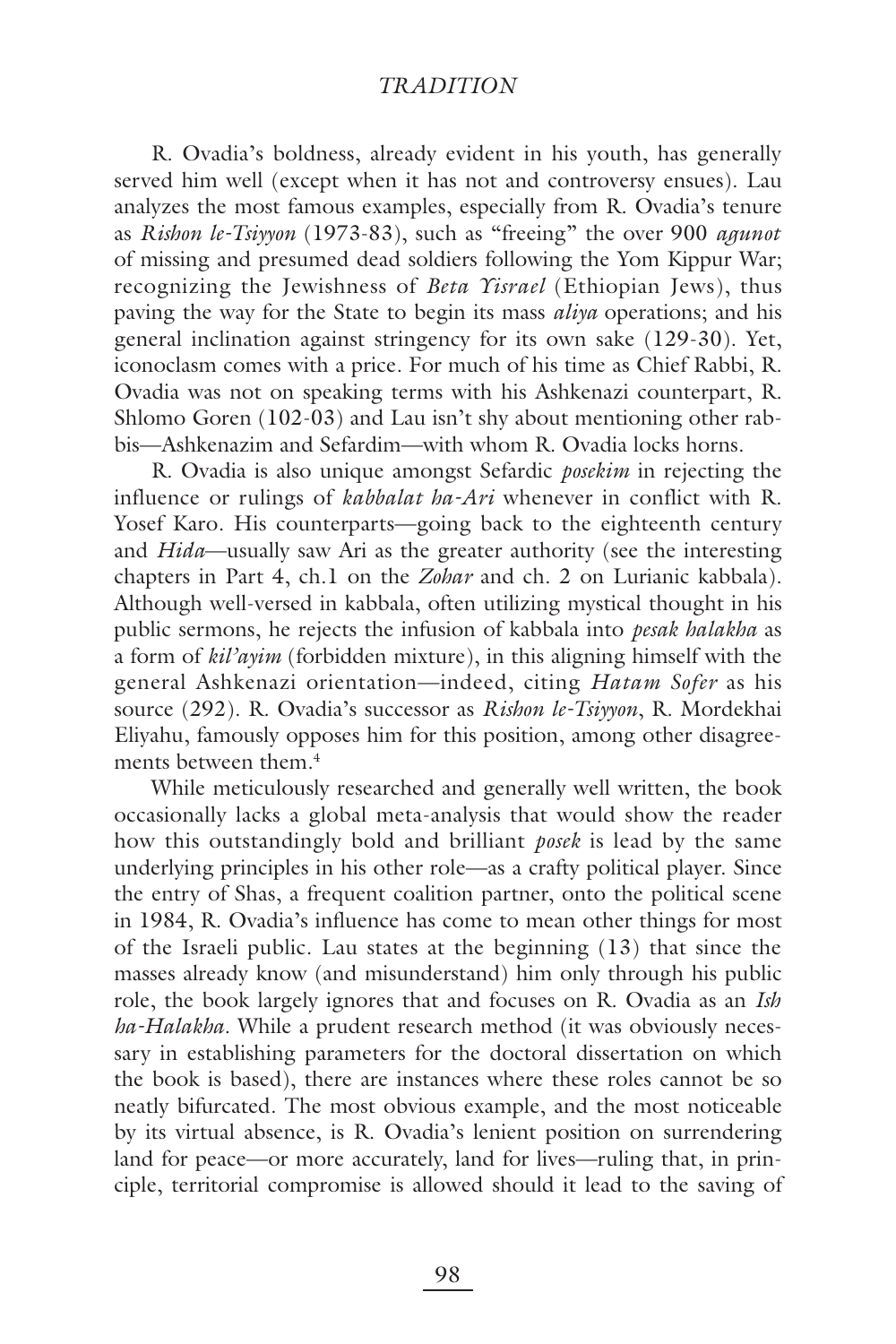## *Jeffrey Saks*

Jewish life (see 106-07 for the scant treatment).<sup>5</sup> Although often portrayed in the public as a fanatic, this ruling is radical in its leniency and opposed by the majority of R. Ovadia's rabbinic colleagues. It is unfortunate that an analysis of the larger social meaning and impact of this ruling is missing, precisely because it resides at the intersection of *pesak*, public policy, and politics. A rabbinic ruling, whether lenient or stringent, has different meaning when backed up by a party in the Knesset to help translate it into law.<sup>6</sup>

That R. Ovadia himself sees Shas and politics as being part and parcel of his larger halakhic project to "return the crown to the glory of old" is reflected in the following anecdote. When he decided to enter the political fray as the spiritual head of Shas, his late wife Margalit begged him to reconsider. "Until now you've been a beloved and admired rabbi. No one can say a bad word against you [*sic*]. Now you'll go into politics, you'll get dirty—they'll throw mud at you, aggravate you and the family." "Margalit," he responded, "when I'll come to the *Olam ha-Emet* and stand before God, He'll ask me, 'Ovadia, what did you do for *Am Yisrael*?'—what shall I tell Him? That I preferred to stay clean?"7

An exception to my aforementioned critique, and among the more interesting sections of the book, is Part 2, which deals topically with a small number of issues and shows how R. Ovadia's *pesak* has had social meaning and impact. Especially interesting are the chapters on the place of the State and its institutions in his halakhic thought and on Sefardic women in halakha.

Also missing from the book, for obvious reasons, is any treatment or mention of R. Ovadia's sometimes outrageous comments, usually delivered in his Saturday evening sermons (attended by hundreds and broadcast over the radio and Internet to thousands). Calling for the annihilation of Arabs, determining tsunamis and hurricanes to be Divine punishments, implying that Holocaust victims had it coming, and that Shas supporters go the *Gan Eden* while all others go to Hell, are among the well-known gaffes I was able to conjure from memory (before Googling "Ovadia Yosef" and "controversy" and finding a few dozen more in just 0.3 seconds).8

The book is not a biography, but what Lau calls a "biblio-biography." <sup>9</sup> He examines R. Ovadia through his writings and halakhic rulings, some unpublished, analyzing his body of work for the unifying principles in his halakhic thought. Lau received R. Ovadia's assistance with his research (the volume opens with a warm *haskama* from *Maran* himself), which makes any of his mild critiques even more remarkable.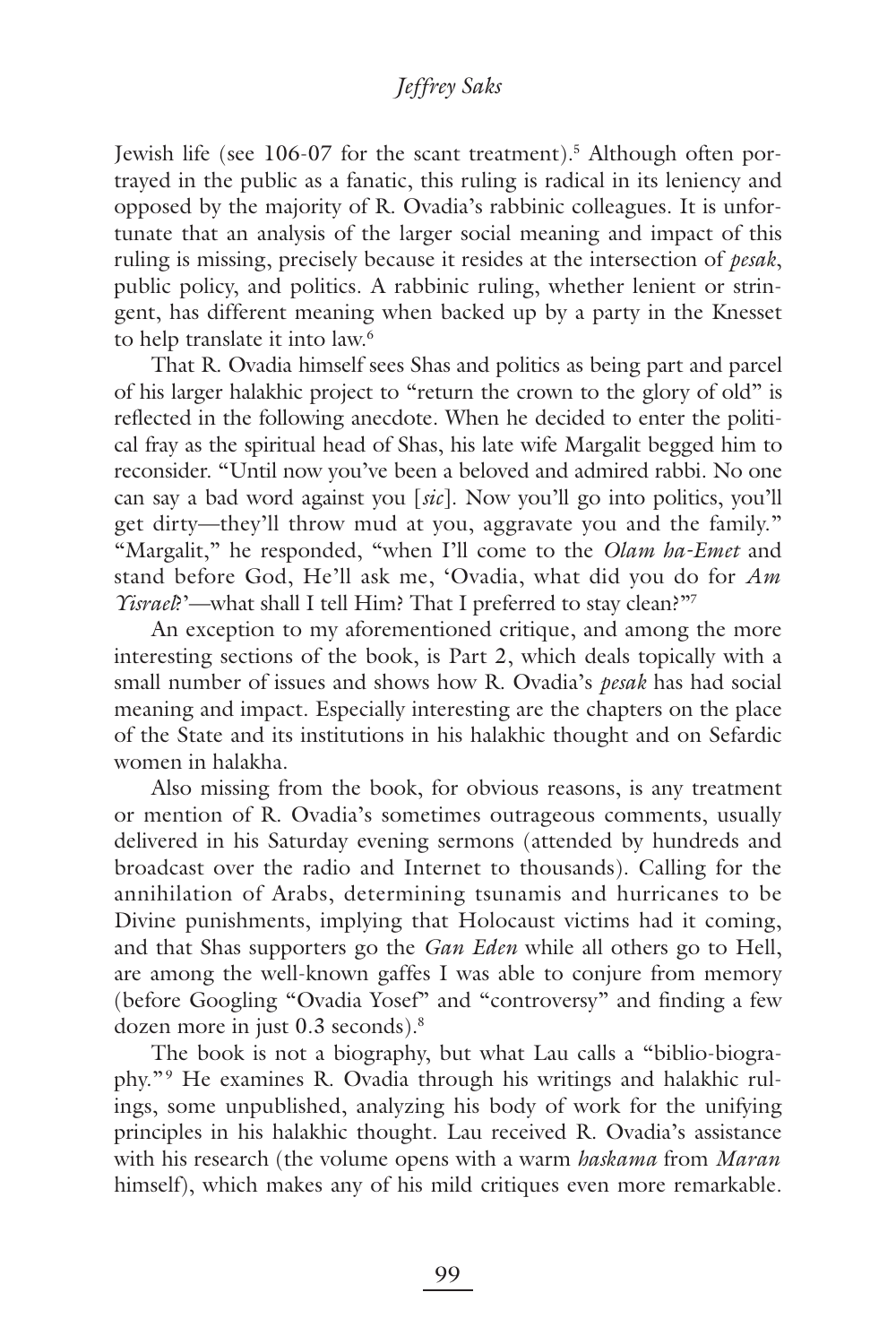#### *TRADITION*

The book should serve as a model for other studies—not the cold analysis of the academy, nor the worshipful "idolatry" of hagiography. (Here is a research agenda for using Lau's work as a template for analyzing other *posekim*: R. Moshe Feinstein, R. Shlomo Zalman Auerbach, and R. Eliezer Waldenburg.)

By helping us understand *posek* and *pesak*, Lau helps us—practitioners of the halakha—understand ourselves. Should Lau publish an English translation of the book, let him title it *The Making of an Iconoclast.*

#### **NOTES**

- 1. See, e.g., the comment in *Yabi'a Omer* 9, *Orah Hayyim* 108:20, p. 232.
- 2. But even this "open mindedness" may be merely tactical. See *Yabi'a Omer* 5, *Yoreh De'ah* 3, p. 158, where he argues (basing himself on R. Yosef Karo's *Avkat Rakhel*) that since Sefardim were historically the majority presence in *Erets Yisrael*, when the Ashkenazim arrived in spurts, they ought to have been subsumed under the dominant Sefardic halakhic traditions (*ve-kim'a kim'a batel*).
- 3. See Joel B. Wolowelsky's comments in his review of *Siddur Or va-Derekh le-Bat Yisrael* (a prayer-book for women following R. Ovadia's rulings) in *Tradition* 25:2 (1990), 96-99.
- 4. R. Yoel Bin-Nun has pointed out a notable exception to this general rule, regarding the proper time for the recitation of *selihot*, in which R. Ovadia follows *kabbalat ha-Ari* over R. Yosef Karo. See the recent collection of R. Bin-Nun's writings, *Me-Hevyon Oz* (Ein Tzurim: Yeshivat Kibbutz ha-Dati, 5756), 56-60. This exceptional case may likely be due to the universal Sefardic custom following the Ari. (My thanks to R. Yitzhak Blau for bringing this to my attention.)
- 5. See R. Ovadia Yosef, "Surrendering Land in *Erets Yisrael* for *Piku'ah Nefesh*" [in Hebrew], *Tehumin* 10 (5749/1989), 34-47. His *pesak* is further notable for explicitly placing so much authority in the hands of military experts to interpret the security situation upon which any halakhic ruling would rely. Compare this to the remarkably similar position of R. Joseph B. Soloveitchik, *Community, Covenant and Commitment*, ed. N. Helfgot (Jersey City: Ktav, 2005), 235-36.
- 6. It was on this basis that R. Ovadia instructed Shas to oppose Ariel Sharon's disengagement plan from Gaza (Summer 2005)—not in principle, but precisely because he felt it would *not* lead to saving lives.
- 7. Zvi Aloush and Yossi Elituv, *Ben Porat Yosef: Hayyav, Mishnato u-Mahalakhav ha-Politiyyim shel ha-Rav Ovadia Yosef* (Or Yehuda: Kinneret, 2004), 123.
- 8. However, see Zion Zohar, "Oriental Jewry Confronts Modernity: The Case of Rabbi Ovadiah Yosef," *Modern Judaism* 24:2 (2004), 120-49, who points out that many of R. Ovadia's "rhetorical flourishes" are misunderstood and misrepresented by the press. Zohar argues that there is a striking